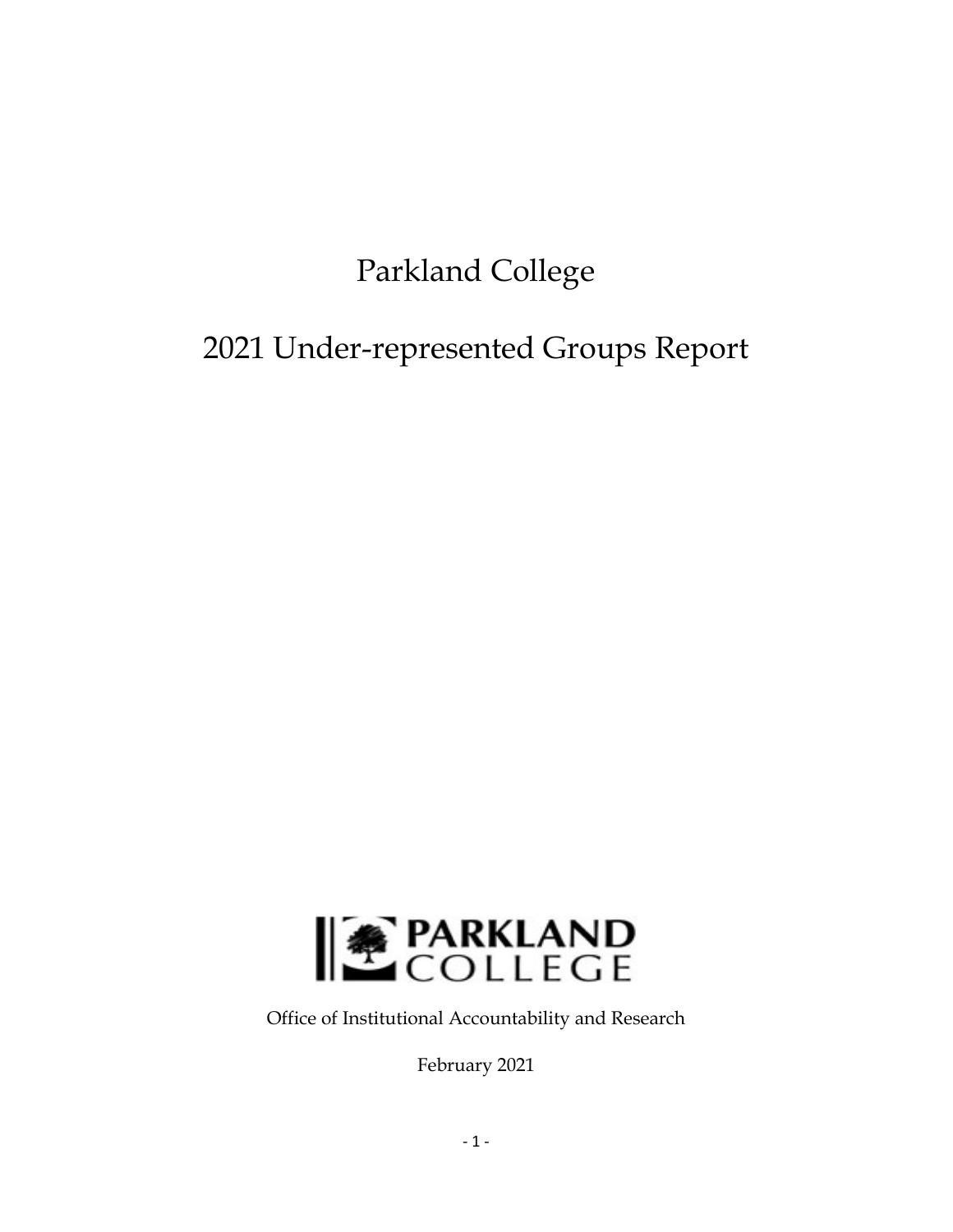# **Table of Contents**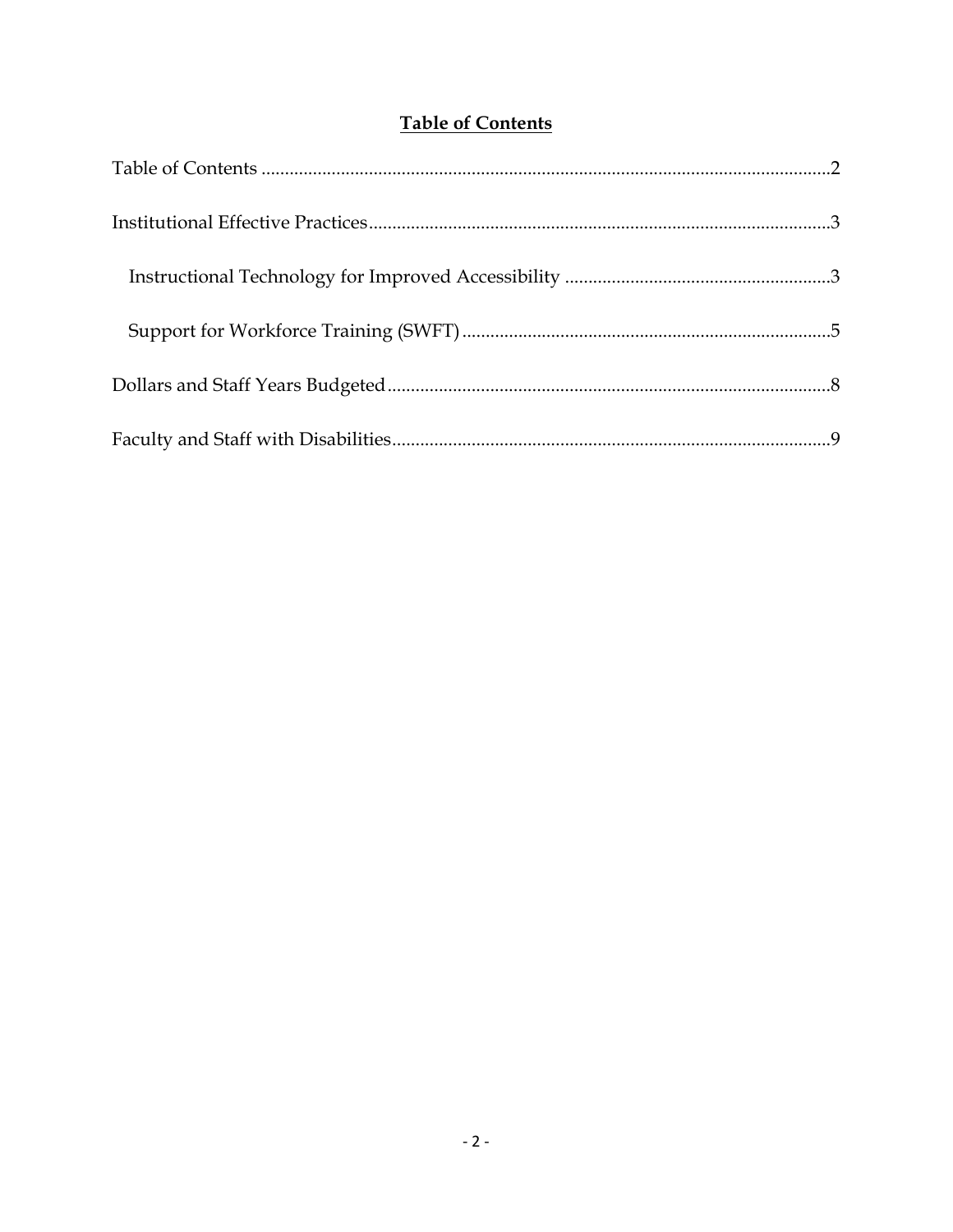#### **Institutional Effective Practices**

The following institutional effective practices at Parkland College are aimed at college improving student access, retention, and completion to close the achievement gap for under-represented groups.

#### **Institutional Effective Practice 1:**

Instructional Technology for Improved Accessibility

#### **A) Purpose, Goal or Objective**

The purpose of implementing Blackboard Ally and Techsmith Knowmia (formerly Relay) was to improve accessibility of instructional content across the college. Ally creates awareness of accessible content in our LMS and can also be used as a training tool not only to create conversations about accessibility but to provide instruction and support on creating accessible content. Knowmia makes it easier for faculty not only to create video content but also to caption that content to help ensure all video content is properly captioned. Both of these tools have been of particular importance given the rapid expansion into online classes as a response to the COVID-19 pandemic.

#### **B) Date of Implementation**

Knowmia was implemented in December 2019 and Ally was implemented in August 2020. We had begun training on Knowmia in the early spring 2020 and saw rapid adoption beginning in March once all instruction moved online.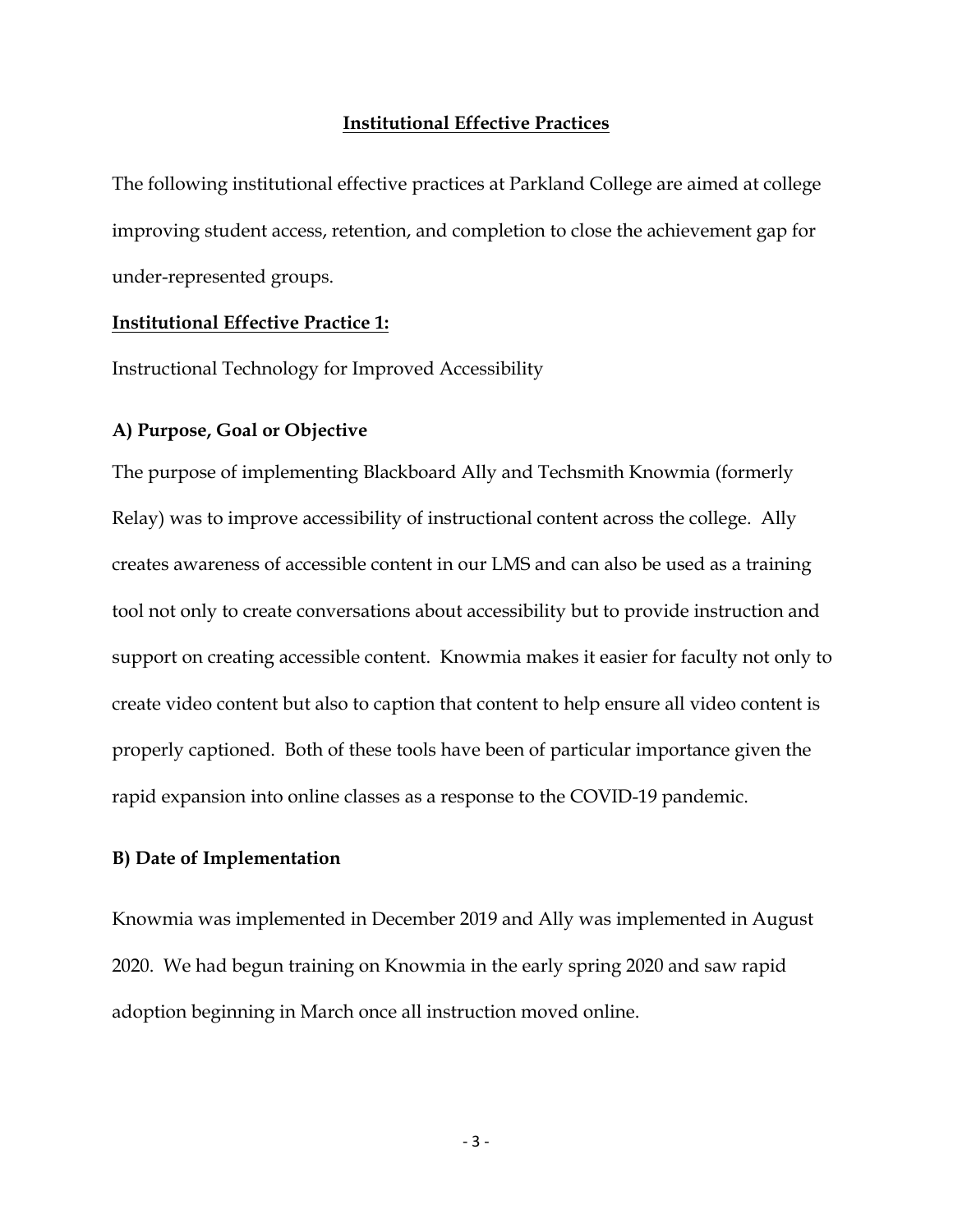#### **C) Description of Program Elements or Strategies that Make the Program Successful**

Ally integrates easily with our LMS to provide scoring of content for accessibility. It also provides guidance and tips regarding how to remediate inaccessible content and it gives students alternate formats of content to aide in their preferred mode of learning. This last feature is significant because by providing students with alternate formats the need for the instructor to create alternate formats is reduced. The program also provides an overall institutional scoring report, so that the college can assess the highest needs and provide training in those areas.

Knowmia is a web-based video creation tool that makes the creation, editing, captioning and publishing of videos much easier. This software integrates with our LMS which makes creating videos from within the LMS possible and also makes it easier to add videos to courses. Using this software makes the process for captioning videos more streamlined than other methods we have used. The ability to add designated captioners to the system is an added bonus as instructors can share the burden of captioning with peers, student- or part-time workers. In addition, with a site license, we are able to allow students to have accounts and create videos, which can aide in the evidence of understanding through visual communication. A couple of other features include analytics in which the percentage of the video watched by each student is recorded and the ability to add quizzing to the video to enhance and gauge learning.

 $-4-$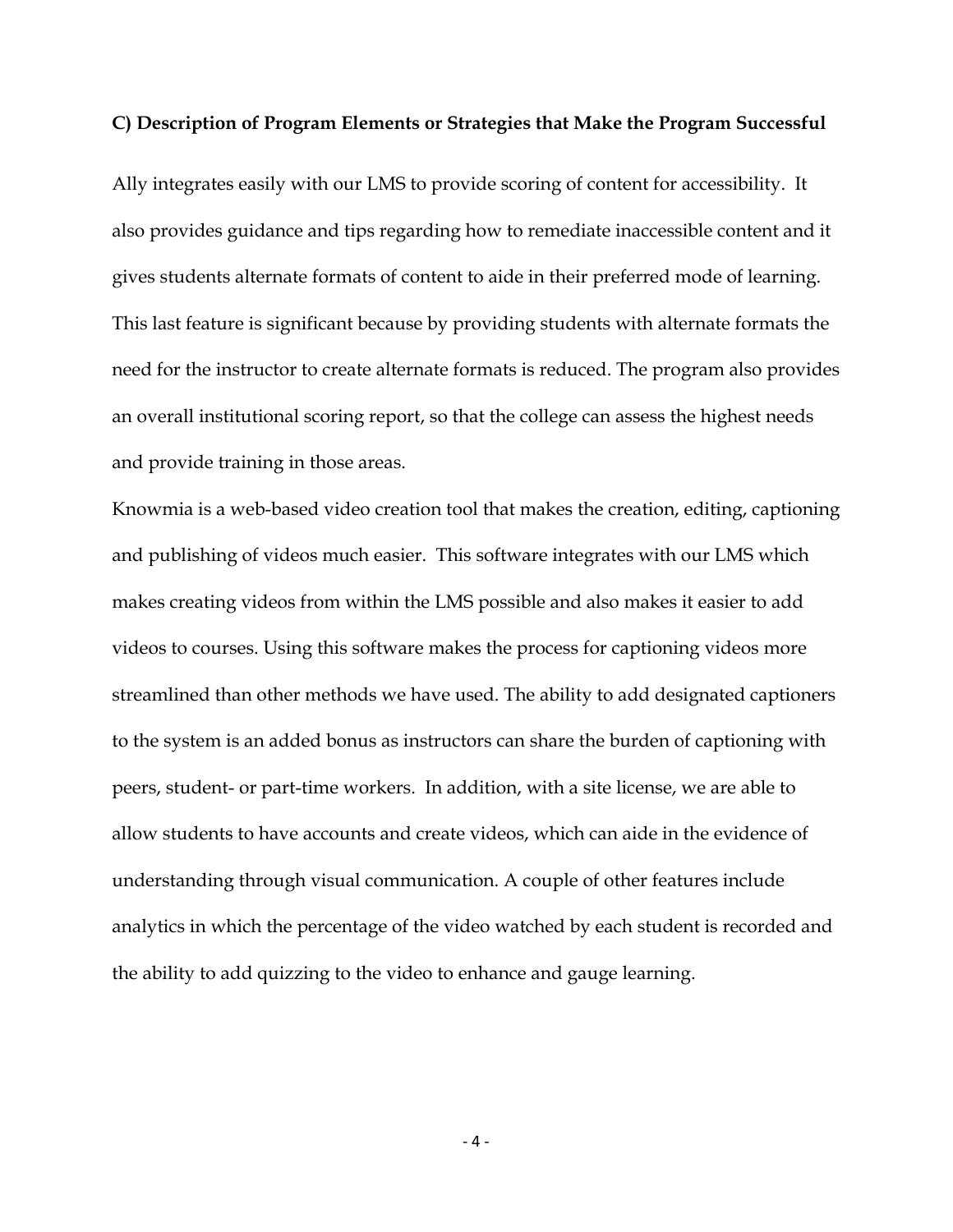#### **D) Evidence of Success: Goals/Objectives Results**

Ally was piloted in the fall for a few faculty and has now been launched in all spring 2021 classes. Knowmia had 1900 users and 1400 pieces of media at the end of our first quarter of usage. As of January 2021, it has been used to caption over 3,200 videos.

### **Institutional Effective Practice 2:**

Support for Workforce Training (SWFT)

### **A. Purpose, goal or objective**

The purpose of the Support for Workforce Training Program at Parkland is to support underrepresented students, particularly African-American students, in receiving shortterm training and credentials that lead directly to a career paying a family-sustaining wage. The program is funded by the statewide Workforce Equity Initiative.

### **B. Date of implementation**

The SWFT program was implemented in September 2019, and renewed for a second year of funding in October 2020.

#### **C. Description of program elements or strategies that make the program successful**

The Support for Workforce Training program utilizes a network of community partners to ensure that underrepresented, primarily African-American, students have the opportunity to receive free, short-term training in more than 15 career areas. A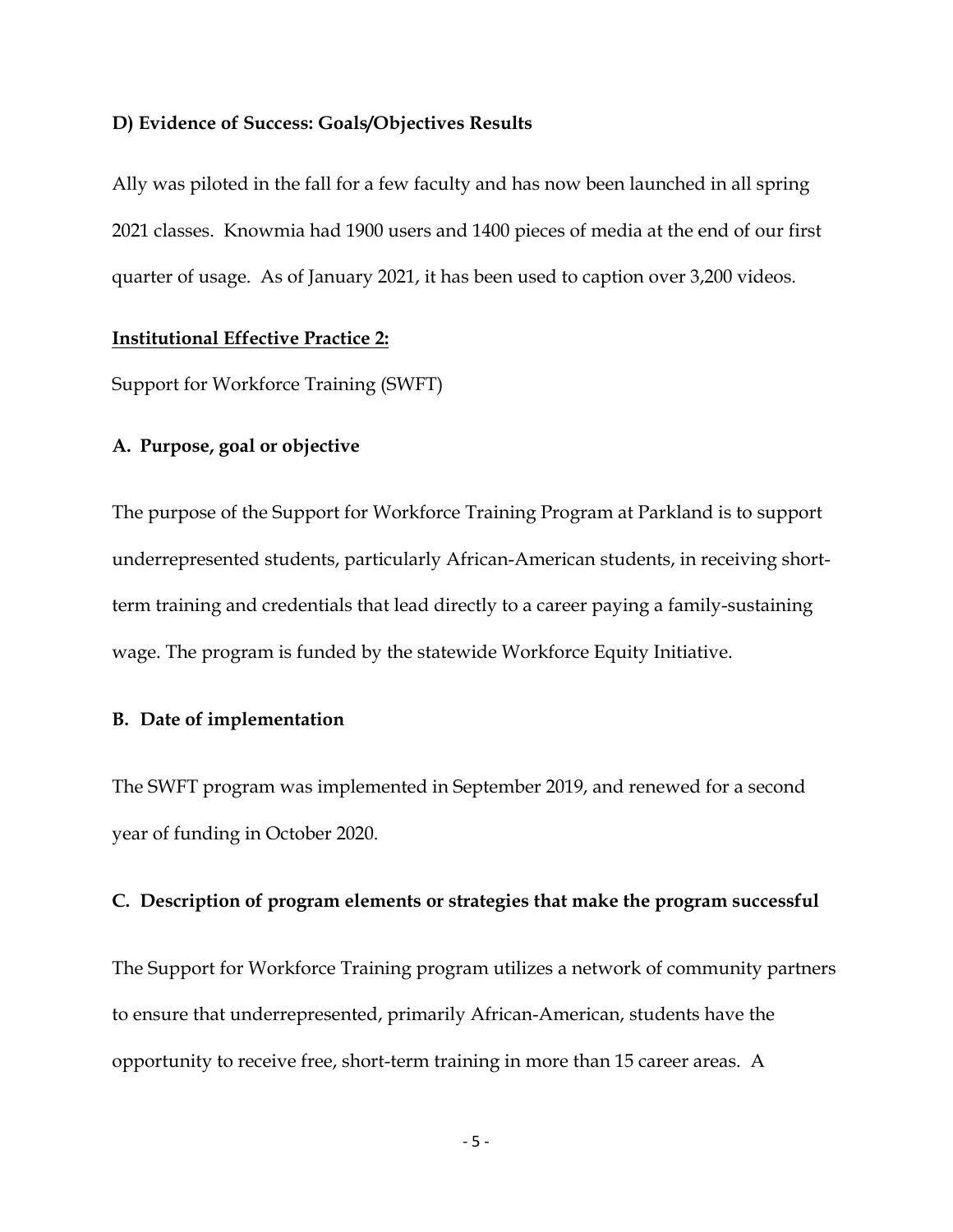designated recruiter and a new-full time director specifically work on outreach to the community to make lasting connections.

In addition to receiving free tuition and fees, books, and a weekly stipend tied to attendance, SWFT participants receive wraparound supports, career services, and engagement opportunities. Engagement opportunities may include interactions with employers and workshops to help students development job search and readiness skills in order to succeed in their chosen career area. The stipend is intended to assist students in overcoming barriers to higher education, such as living expenses, transportation, and child care. Students elect to use the stipend in the way that fits their current needs.

Once students complete their programs, Career Services are available to assist them in connecting with employers in their field about job opportunities. Community partners within the network are aware of the SWFT program areas and provide information regarding job openings within their organizations and within the community.

In addition to meeting the requirements of the grant program, the SWFT program has brought together professionals from Academic Services, Community Education, and Adult Education to formulate a seamless approach to working with diverse students who might not otherwise access higher education, creating a single entry point for career training that does not require the student to "self" select into those historically separate categories. This approach has had a significant impact on the college and the way it welcomes students into the institution.

 $-6-$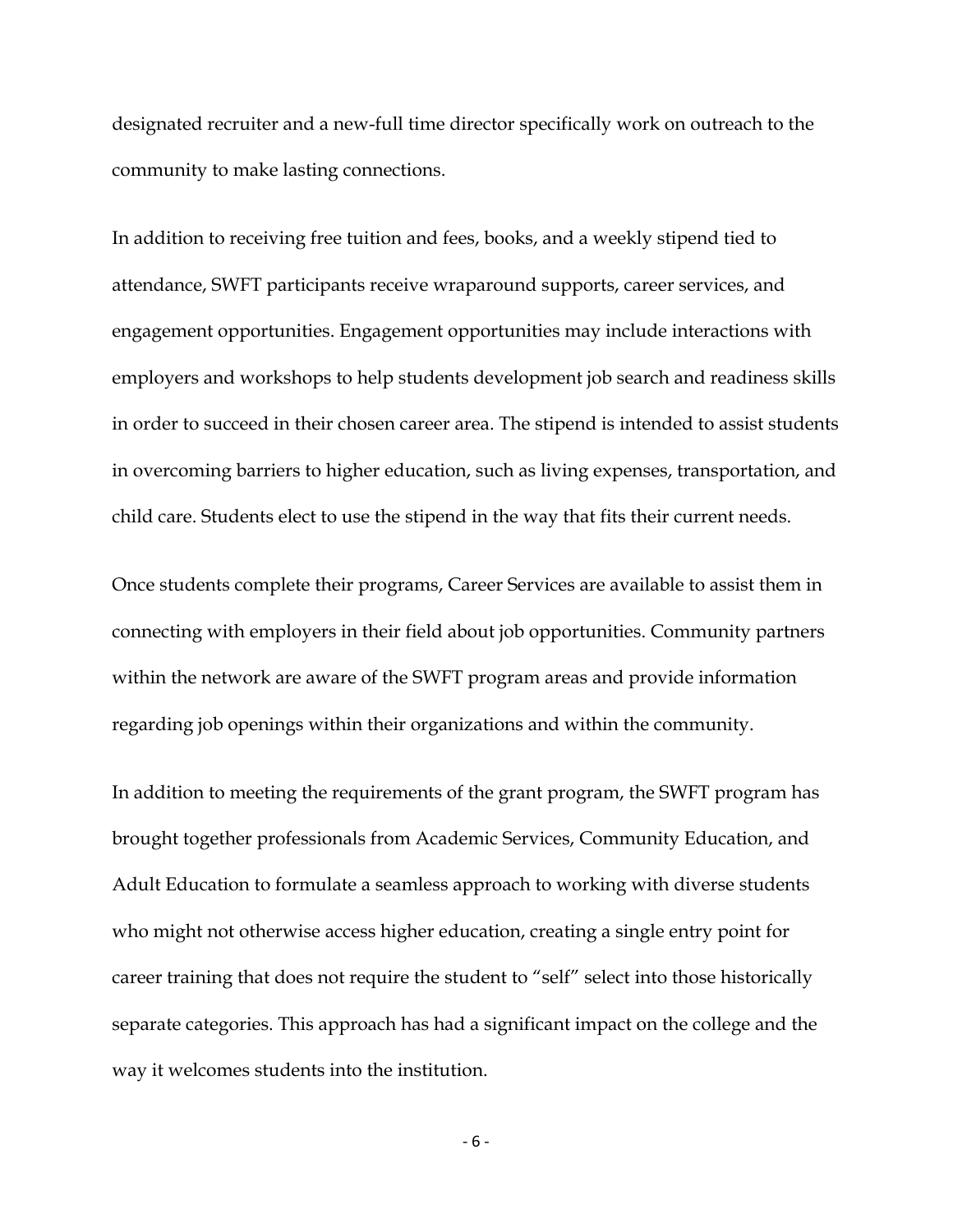## **D. Evidence of success**

In its first year, the program served more than 150+ individuals in the SWFT program, including 35 in newly created Adult Education Bridge Programs that allow individuals who have not yet obtained a high school credentials to accelerate their path into the career of their choosing. More than 77% of the SWFT participants are African-American, exceeding the 60% benchmark for the program set by the Illinois Community College Board.

More importantly, many participants expressed gratitude for the opportunity to attend college and start their career who may not have otherwise accessed higher education. These personal stories speak to the overall benefit to the community for the statewide initiative and the program at Parkland College.

**Dollars and Staff Years Budgeted**: Please see Table 1

**Faculty and Staff with Disabilities**: Please see Table 2.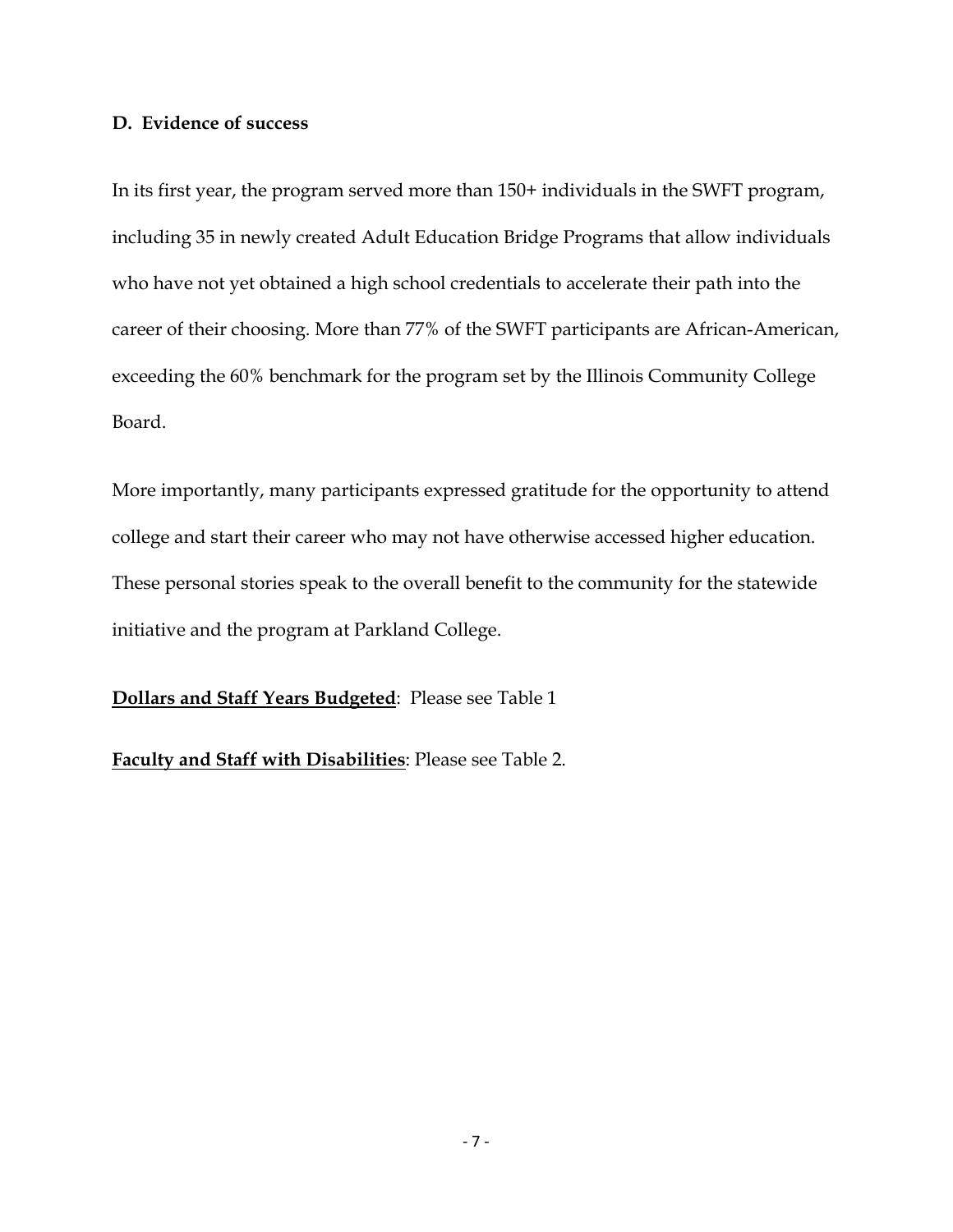#### Illinois Community College Board TABLE 1

#### DOLLARS AND STAFF YEARS BUDGETED TO PROGRAMS SERVING UNDERREPRESENTED STUDENTS AND STAFF

#### AT PUBLIC COMMUNITY COLLEGES, FISCAL YEARS 2019 AND 2020

| AT PUBLIC COMMUNITY COLLEGES, FISCAL YEARS 2019 AND 2020       | Designated<br>Or Other | <b>Staff Years Budgeted</b> |       | <b>Total Dollars Budgeted</b> |             | FY20 Change<br>in Total | State       |      | Breakouts for Total Dollars Budgeted<br>Other |             | FY 2019-2020<br>1-Year Change<br><b>Dollars Budgeted</b> |          |  |
|----------------------------------------------------------------|------------------------|-----------------------------|-------|-------------------------------|-------------|-------------------------|-------------|------|-----------------------------------------------|-------------|----------------------------------------------------------|----------|--|
| Programs                                                       | Program                | <b>FY19</b>                 | FY20  | FY19                          | FY20        | <b>Dollars Budgeted</b> | FY19        | FY20 | FY19                                          | <b>FY20</b> | State                                                    | Other    |  |
| PARKLAND COLLEGE                                               |                        |                             |       |                               |             |                         |             |      |                                               |             |                                                          |          |  |
| Center for Excellence in Teaching and Learning - 22000         | O                      | 3.00                        | 3.00  | 280,271                       | 277.775     | $-2,496$                | $\mathbf 0$ |      | 280,271                                       | 277,775     | 0                                                        | $-2,496$ |  |
| Disability Services (Student Support/Counseling)- 30300, 30400 | $\Omega$               | 2.50                        | 2.50  | 384,482                       | 433,628     | 49,146                  |             |      | 384,482                                       | 433,628     | 0                                                        | 49,146   |  |
| Prof Scholar / Faculty Fellow (Faculty Diversity Initiative)   |                        | 2.00                        | 2.00  | 18,000                        | 18,000      |                         |             |      | 18,000                                        | 18,000      | 0                                                        |          |  |
| Voc Ed - Perkins- 55201                                        |                        | 2.00                        | 2.00  | 479,748                       | 642,852     | 163,104                 |             |      | 479,748                                       | 642,852     | $\mathbf 0$                                              | 163,104  |  |
| Intensive English Program- 15400                               |                        | 6.00                        | 6.00  | 240,384                       | 243,761     | 3.377                   |             |      | 240,384                                       | 243,761     | 0                                                        | 3,377    |  |
| TRIO/Student Support Services- 55305                           |                        | 3.00                        | 3.00  | 309,836                       | 323,779     | 13,943                  |             |      | 309,836                                       | 323,779     | 0                                                        | 13,943   |  |
| College For Kids program*** - 60616                            |                        | 1.00                        | 1.00  | 82,025                        | 92,900      | 10,875                  |             |      | 82,025                                        | 92,900      | $\Omega$                                                 | 10,875   |  |
| Adult Education - 23000, 10300, 23100                          |                        | 6.00                        | 5.00  | 132,820                       | 136,528     | 3,708                   |             |      | 132,820                                       | 136,528     | $\Omega$                                                 | 3,708    |  |
| Academic Development Center/Title III 24000                    |                        | 5.25                        | 5.25  | 268,242                       | 276,907     | 8,665                   |             |      | 268,242                                       | 276,907     |                                                          | 8,665    |  |
| Center for Academic Success 10200                              |                        | 5.50                        | 5.50  | 312,572                       | 325,488     | 12,916                  |             |      | 312,572                                       | 325,488     |                                                          | 12,916   |  |
| Club Latino                                                    |                        | 0.00                        | 0.00  | 500                           | 500         |                         |             |      | 500                                           | 500         |                                                          |          |  |
| English Conversation Club (International Cultures)             |                        | 0.00                        | 0.00  | 500                           | 500         |                         |             |      | 500                                           | 500         |                                                          |          |  |
| International Students Association                             |                        | 0.00                        | 0.00  | 500                           | 500         |                         |             |      | 500                                           | 500         |                                                          |          |  |
| Sister-to-Sister                                               |                        | 0.00                        | 0.00  | 500                           | 500         |                         |             |      | 500                                           | 500         |                                                          |          |  |
| <b>Brother to Brother</b>                                      |                        | 0.00                        | 0.00  | 500                           | 500         |                         |             |      | 500                                           | 500         | 0                                                        |          |  |
| <b>Black Student SUCCESS Project</b>                           |                        | 0.00                        | 0.00  | 3.000                         | 3.000       |                         | $\Omega$    |      | 3.000                                         | 3.000       | 0                                                        |          |  |
| <b>GRAND TOTALS</b>                                            |                        | 36.25                       | 35.25 | \$2,513,880                   | \$2,777,118 | \$263,238.00            | \$0         | \$0  | \$2,513,880                                   | \$2,777,118 | $\mathbf 0$                                              | 263,238  |  |
| SOURCE OF DATA: Underrepresented Groups Report Submission      |                        |                             |       |                               |             |                         |             |      |                                               |             |                                                          |          |  |

D: Programs whose primary purpose is to serve a specific race/ethnic group, gender, or persons with disabilities to further advance the goal of diversity.

O: Programs not specifically targeted for minorities, women, and persons with disabilities but serves significant numbers of a particular race/ethnic group, gender, or persons with disabilities.

\*\*\*Programs serve elementary and/or secondary school students